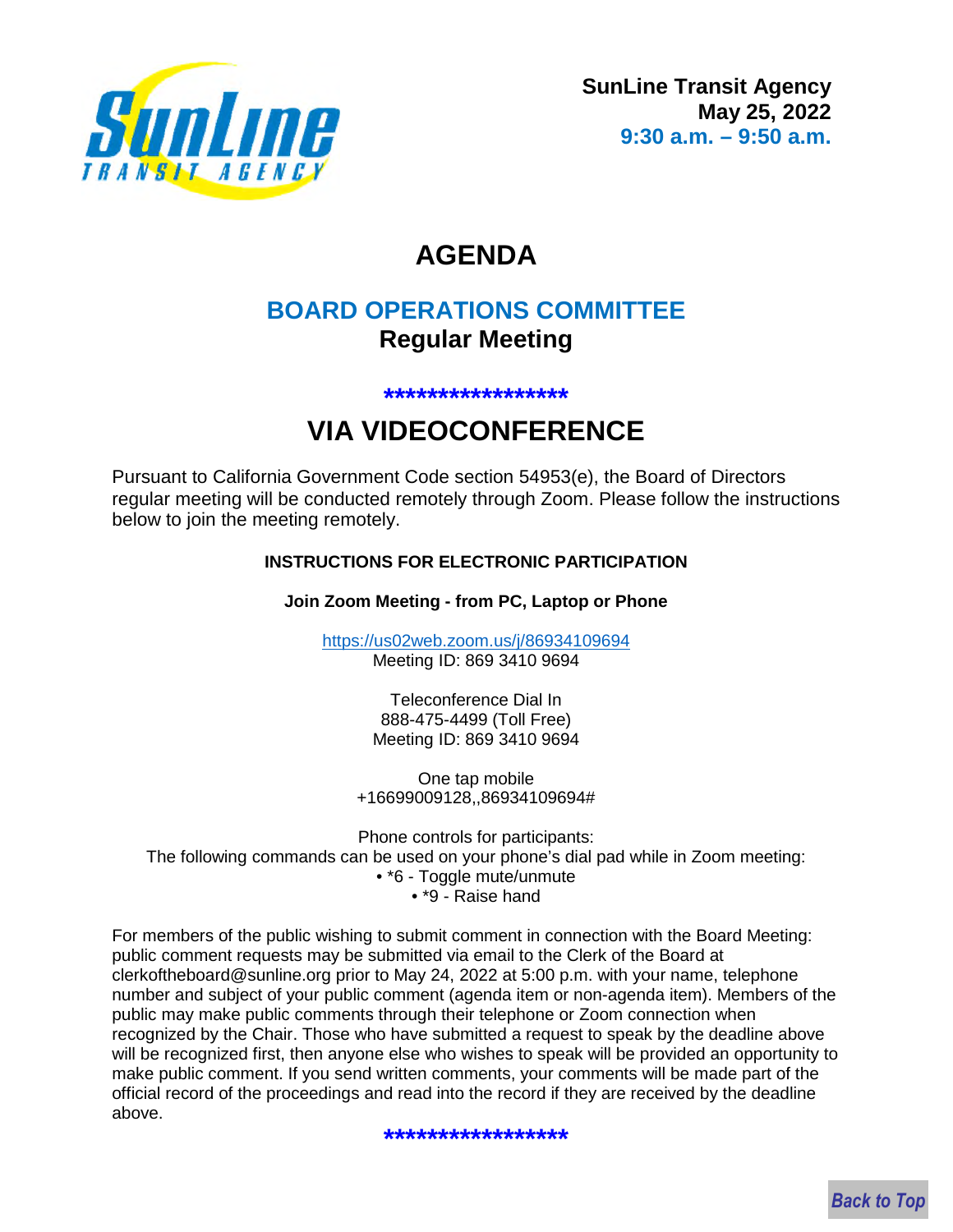## **SUNLINE TRANSIT AGENCY BOARD OPERATIONS COMMITTEE MEETING MAY 25, 2022 PAGE 2**

#### **ITEM RECOMMENDATION**

In compliance with the Brown Act and Government Code Section 54957.5, agenda materials distributed 72 hours prior to the meeting, which are public records relating to open session agenda items, will be available for inspection by members of the public prior to the meeting at SunLine Transit Agency's Administration Building, 32505 Harry Oliver Trail, Thousand Palms, CA 92276 and on the Agency's website, www.sunline.org.

In compliance with the Americans with Disabilities Act, Government Code Section 54954.2, and the Federal Transit Administration Title VI, please contact the Clerk of the Board at (760) 343- 3456 if special assistance is needed to participate in a Board meeting, including accessibility and translation services. Notification of at least 48 hours prior to the meeting time will assist staff in assuring reasonable arrangements can be made to provide assistance at the meeting.

## **ITEM** RECOMMENDATION

- **1. CALL TO ORDER**
- **2. FLAG SALUTE**
- **3. ROLL CALL**
- **4. PRESENTATIONS**
- **5. FINALIZATION OF AGENDA**
- **6. PUBLIC COMMENTS RECEIVE COMMENTS**

## **NON AGENDA ITEMS**

Members of the public may address the Committee regarding any item within the subject matter jurisdiction of the Committee; however, no action may be taken on off-agenda items unless authorized. Comments shall be limited to matters not listed on the agenda. Members of the public may comment on any matter listed on the agenda at the time that the Board considers that matter. Comments may be limited to 3 minutes in length.

# **7. COMMITTEE MEMBER COMMENTS**

**8. [ADOPTION OF RESOLUTION TO CONTINUE](#page-2-0)  TELECONFERENCE MEETINGS** (Staff: Eric Vail, General Counsel and Lauren Skiver, CEO/General Manager)

## **RECEIVE COMMENTS**

# **APPROVE**

# (PAGE 3-8)

**9. ADJOURN**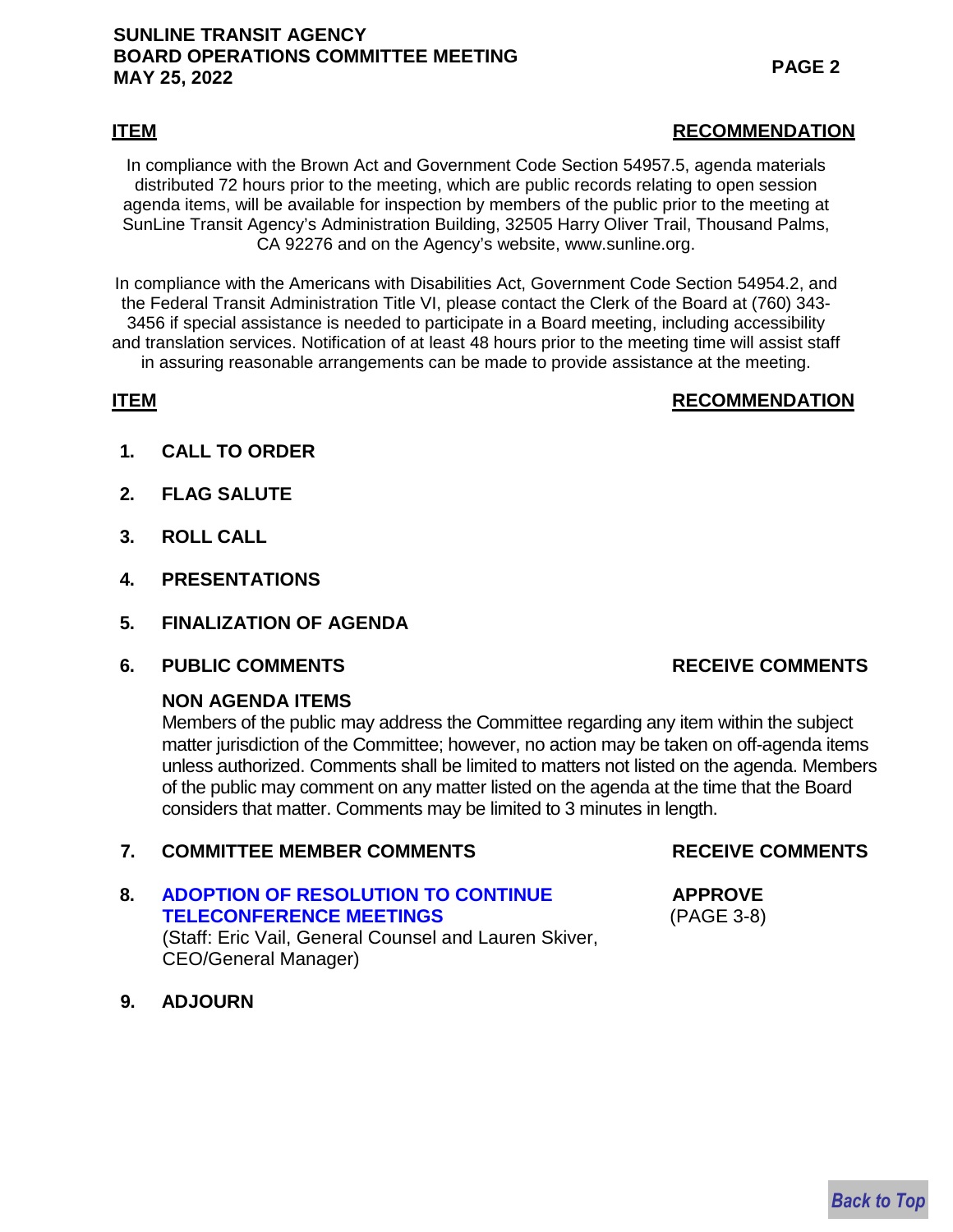#### **SunLine Transit Agency SunLine Services Group**

<span id="page-2-0"></span>

| DATE:        | May 25, 2022                                                            | <b>ACTION</b> |
|--------------|-------------------------------------------------------------------------|---------------|
| TO:          | <b>Board of Directors</b>                                               |               |
| <b>FROM:</b> | <b>Eric Vail, General Counsel</b><br>Lauren Skiver, CEO/General Manager |               |
| RE:          | <b>Adoption of Resolution to Continue Teleconference Meetings</b>       |               |
|              |                                                                         |               |

#### **Recommendation**

Recommend that the Board of Directors reconsider the circumstances of the COVID-19 state of emergency, and either adopt a resolution finding that the state of emergency continues to directly impact the ability of the Board to meet safely in person or direct that Board meetings return to in person.

#### **Background**

At the March 25, 2020 Board of Directors meeting, in response to the COVID-19 health emergency that federal, state and local governments are all addressing, SunLine Transit Agency and SunLine Services Group proclaimed an emergency situation as outlined in Resolution No. 0775. Over the last two (2) years, the Board has continuously evaluated the resolution and made decisions regarding the need to extend the declaration.

SunLine's Board and Committee meetings have been conducted pursuant to the Governor's Executive Orders N-29-20 and N-08-21 suspending certain provisions of the Brown Act and permitting the use of teleconferencing for members of the body and the public. Those Executive Orders expired on September 30, 2021. In their place, the Governor signed AB 361, which went into effect on October 1, 2021. AB 361 amended the Brown Act to permit members of a legislative body to teleconference into a meeting during a state of emergency proclaimed by the Governor. Teleconferencing by members of the body under AB 361 can be done without having to comply with the requirement that the agenda list the location where members will be teleconferencing from, posting an agenda at that location, and allowing members of the public to attend the meeting from the teleconference location.

To teleconference under AB 361, the legislative body must make findings that either:

a) State or local officials are imposing or recommending measures to promote social distancing, or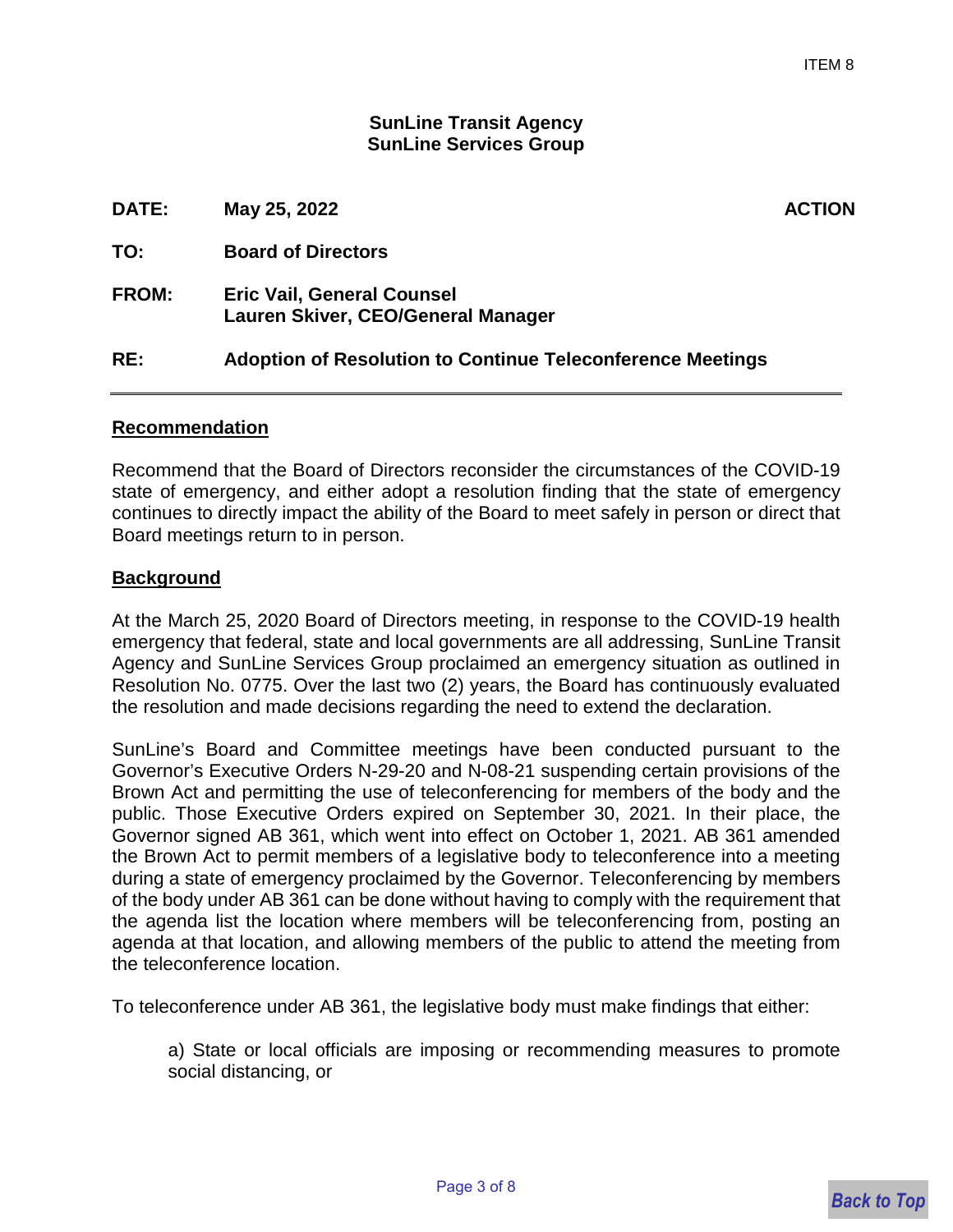b) "As a result of the emergency, meeting in person would present imminent risks to the health or safety of attendees."

If a teleconference meeting is held under AB 361, the body must reconsider the circumstances every 30 days and make new findings to support the need to continue to teleconference under AB 361.

The Board adopted Resolution No. 0787 authorizing Board and Committee meetings to be held via teleconference under AB 361 at its October 27, 2021 meeting. AB 361 requires the Board to reconsider the circumstances of the state of emergency every 30 days and determine that either i) The state of emergency continues to directly impact the ability of the members to meet safely in person; or (ii) State or local officials continue to impose or recommend measures to promote social distancing. The Board reconsidered the circumstances of the state of emergency at its December 1, 2021, January 22, 2022, and February 23, 2022 meetings and adopted resolutions authorizing the continued use of teleconferencing to conduct meetings.

The proposed resolution makes the finding that the state of emergency continues to directly impact the ability of the members to meet safely in person. However, at the last Board meeting, the Board indicated that it wanted to consider potentially returning to in person meetings in June. The Board may adopt the resolution if it decides not to return to in person meetings in June, or it may not adopt the resolution which will result in the June Board meeting being fully in person.

## **Financial Impact**

As SunLine is already implementing teleconferencing for Board and Committee meetings, there is no anticipated additional cost associated with continuing to teleconference.

Attachment:

• [Item](#page-4-0) 8a – Resolution No. 0795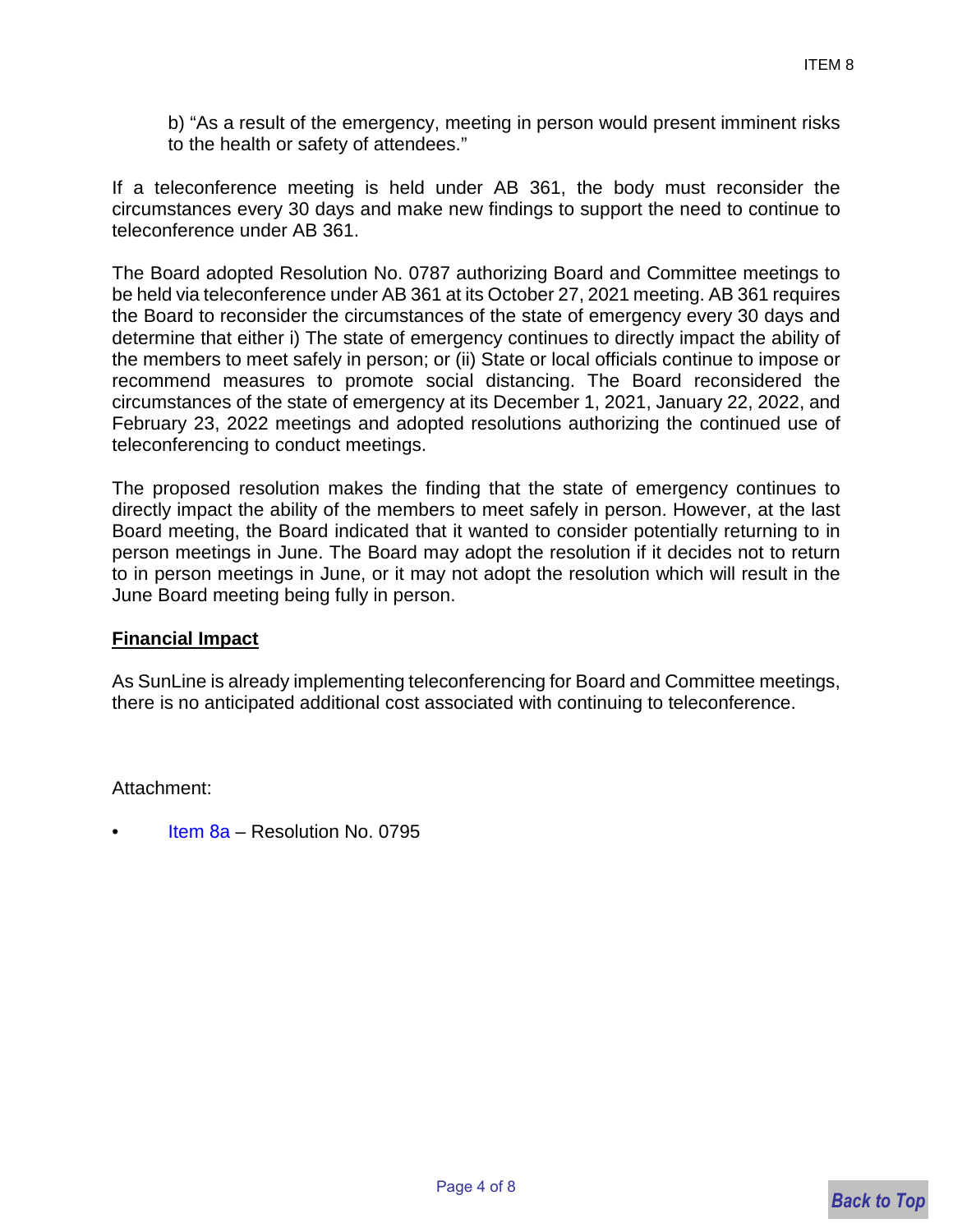#### **RESOLUTION NO. 0795**

#### <span id="page-4-0"></span>**A JOINT RESOLUTION OF THE BOARD OF DIRECTORS OF SUNLINE TRANSIT AGENCY AND SUNLINE SERVICES GROUP AUTHORIZING THE BOARD OF DIRECTORS AND ITS COMMITTEES TO CONTINUE TO IMPLEMENT TELECONFERENCING FOR CONDUCTING PUBLIC MEETINGS PURSUANT TO AB 361**

**WHEREAS,** on March 4, 2020, the Governor of California proclaimed a State of Emergency to exist in California as a result of the threat of novel coronavirus disease 2019 (COVID-19); and

**WHEREAS,** on March 12, 2020, the Governor of California executed Executive Order N-25-20 which suspended and modified specified provisions in the Ralph M. Brown Act (Government Code Section § 54950 *et seq.*) and authorized local legislative bodies to hold public meetings via teleconferencing and to make public meeting accessible telephonically or otherwise electronically to all members of the public seeking to observe and address the local legislative body; and

**WHEREAS,** on March 17, 2020, the Governor of California executed Executive Order N-29-20 which superseded and replaced the provisions of Executive Order N-25-20 related to the Brown Act and teleconferencing; and

**WHEREAS,** on June 11, 2021, the Governor of California executed Executive Order N-08-21 which extended the provisions of Executive Order N-29-20 concerning teleconference accommodations for public meetings through September 30, 2021; and

**WHEREAS,** on September 16, 2021, the Governor of California signed into law Assembly Bill 361 amending Government Code § 54953 and permitting members of a legislative body to teleconference into a meeting without having to comply with the requirements of subdivision (b)(3) Government Code § 54953 during a proclaimed state of emergency if a) State or local officials are imposing or recommending measures to promote social distancing, or b) the body finds that "as a result of the emergency, meeting in person would present imminent risks to the health or safety of attendees;" and

**WHEREAS,** AB 361 imposes requirements to ensure members of the public are able to attend and participate in public meetings of a legislative body conducted via teleconference, including:

- Notice of the means by which members of the public may access the meeting and offer public comment, including an opportunity for all persons to attend via a call-in option or an internet-based service option;
- The legislative body shall take no further action on agenda items when there is a disruption which prevents the public agency from broadcasting the meeting, or in the event of a disruption within the local agency's control which prevents members of the public from offering public comments, until public access is restored;
- Prohibits the legislative body from requiring public comments to be submitted in advance of the meeting and specifies that the legislative body must provide an opportunity for members of the public to address the legislative body and offer comments in real time;

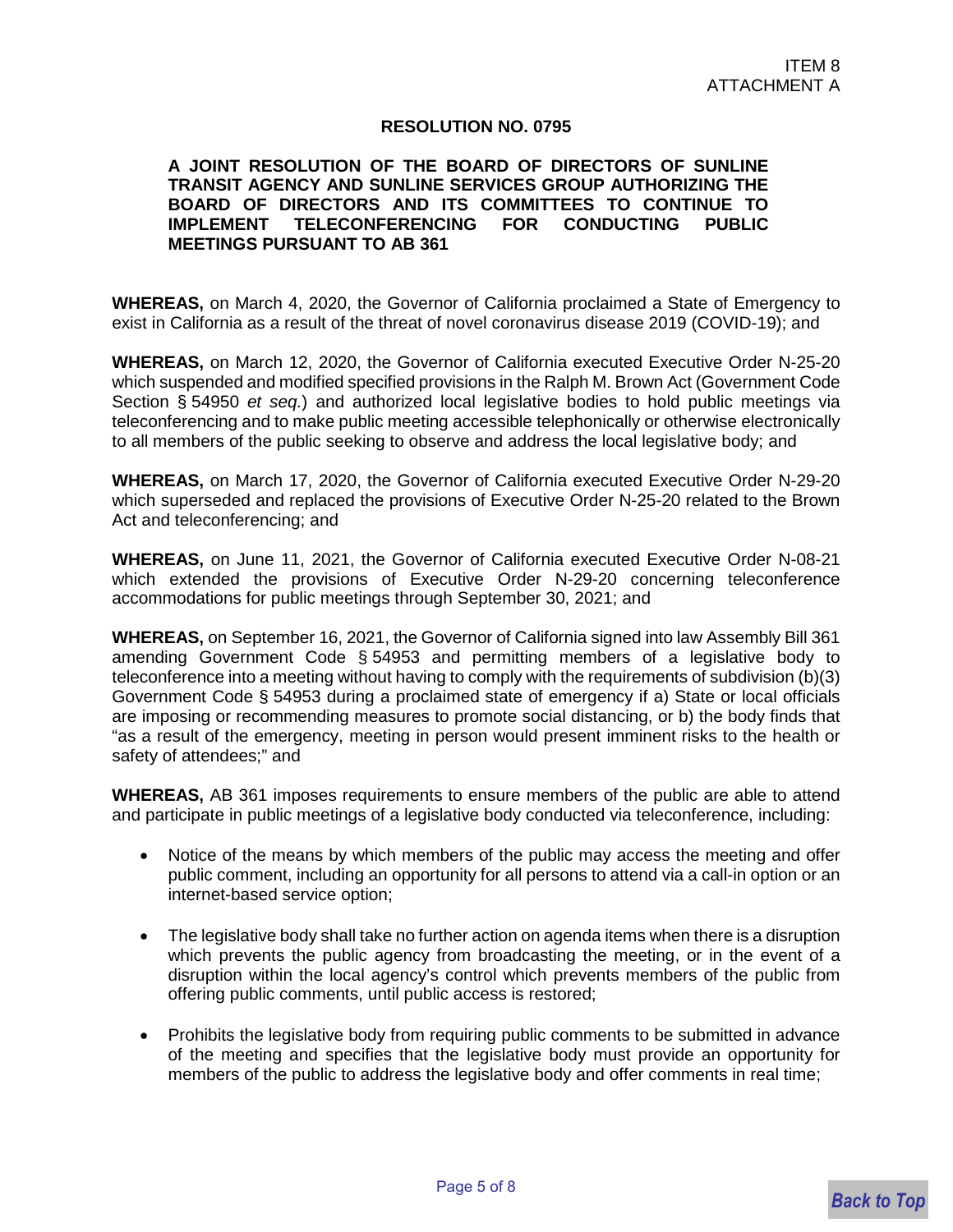• Prohibits the legislative body from closing the public comment period until the public comment period has elapsed or until a reasonable amount of time has elapsed; and

**WHEREAS,** the Board of Directors adopted Resolution No. 0787 at its October 27, 2021 meeting making the findings required by AB 361 and authorizing Board of Director and Committee meetings to be held via teleconference; and

**WHEREAS,** pursuant to Government Code § 54953(e)(3), a legislative body that holds a meeting via teleconference pursuant to AB 361 must reconsider the circumstances of the state of emergency and make findings every 30 days to continue to meet via teleconference.

**THEREFORE, BE IT RESOLVED** by the Board of Directors of SunLine Transit Agency and SunLine Services Group, as follows (collectively "Board of Directors"):

SECTION 1. The Board of Directors hereby declares that the recitals set forth above are true and correct, and incorporated into this resolution as findings of the Board of Directors.

SECTION 2. The SunLine Transit Agency continues to follow safety measures in response to COVID-19 as ordered or recommended by the Centers for Disease Control and Prevention (CDC), California Department of Public Health (CDPH), and/or County of Riverside, as applicable. Based upon that guidance, in person attendance indoors at public meetings continues to present an imminent risk to the health and safety of attendees and those attendees have close contact with after attending a meeting in person. The Board of Directors desire to ensure that all persons desiring to attend public meetings may do so in a manner that protects the health and safety of the attendees, their families and other close contacts. While COVID-19 cases have dropped significantly, there are still members of the community to whom COVID-19 presents significant health risks, including the immunocompromised, the elderly, and those with underlying medical concerns. Teleconferencing will provide increased meaningful participation options for both members of the legislative body and members of the public in a manner that protects the health and safety of the attendees, their families and other close contacts.

SECTION 3. The Board of Directors hereby declare that, pursuant to the findings in Sections 1 and 2, the Board of Directors has reconsidered the circumstances of the state of emergency determined that it continues to directly impact the ability of the members to meet safely in person. The Board of Directors hereby authorizes the Board and its Committees to continue to meet via teleconference under AB 361 through December 2022, subject to the requirement that the required findings be made every 30 days.

SECTION 4. If any section, subsection, subdivision, sentence, clause, phrase, or portion of this Resolution is, for any reason, held to be invalid or unconstitutional by the decision of any court of competent jurisdiction, such decision shall not affect the validity of the remaining portions of this Resolution. The Board of Directors hereby declares that it would have adopted this Resolution and each and every section, subsection, subdivision, sentence, clause, phrase, or portion thereof, irrespective of the fact that any one or more sections, subsections, subdivisions, sentences, clauses, phrases, or portions thereof be declared unconstitutional.

SECTION 5. This Resolution shall become effective immediately upon adoption.

**PASSED, APPROVED AND ADOPTED**, at a meeting of the Board of Directors of SunLine Transit Agency and SunLine Services Group on this 25th day of May, 2022.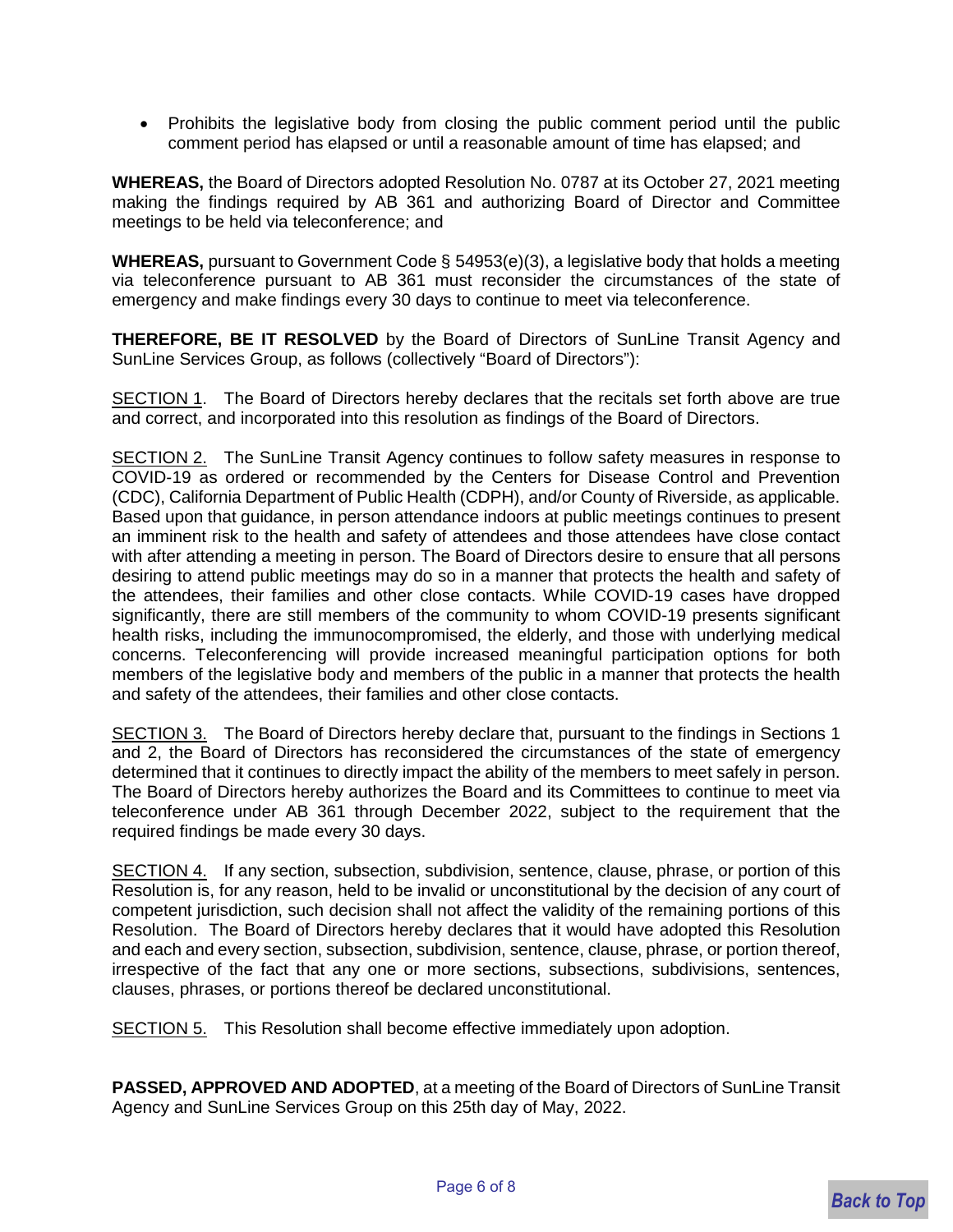Glenn Miller Chairperson of the Board

ATTEST:

Edith Hernandez Clerk of the Board

APPROVED AS TO FORM:

Eric S. Vail General Counsel